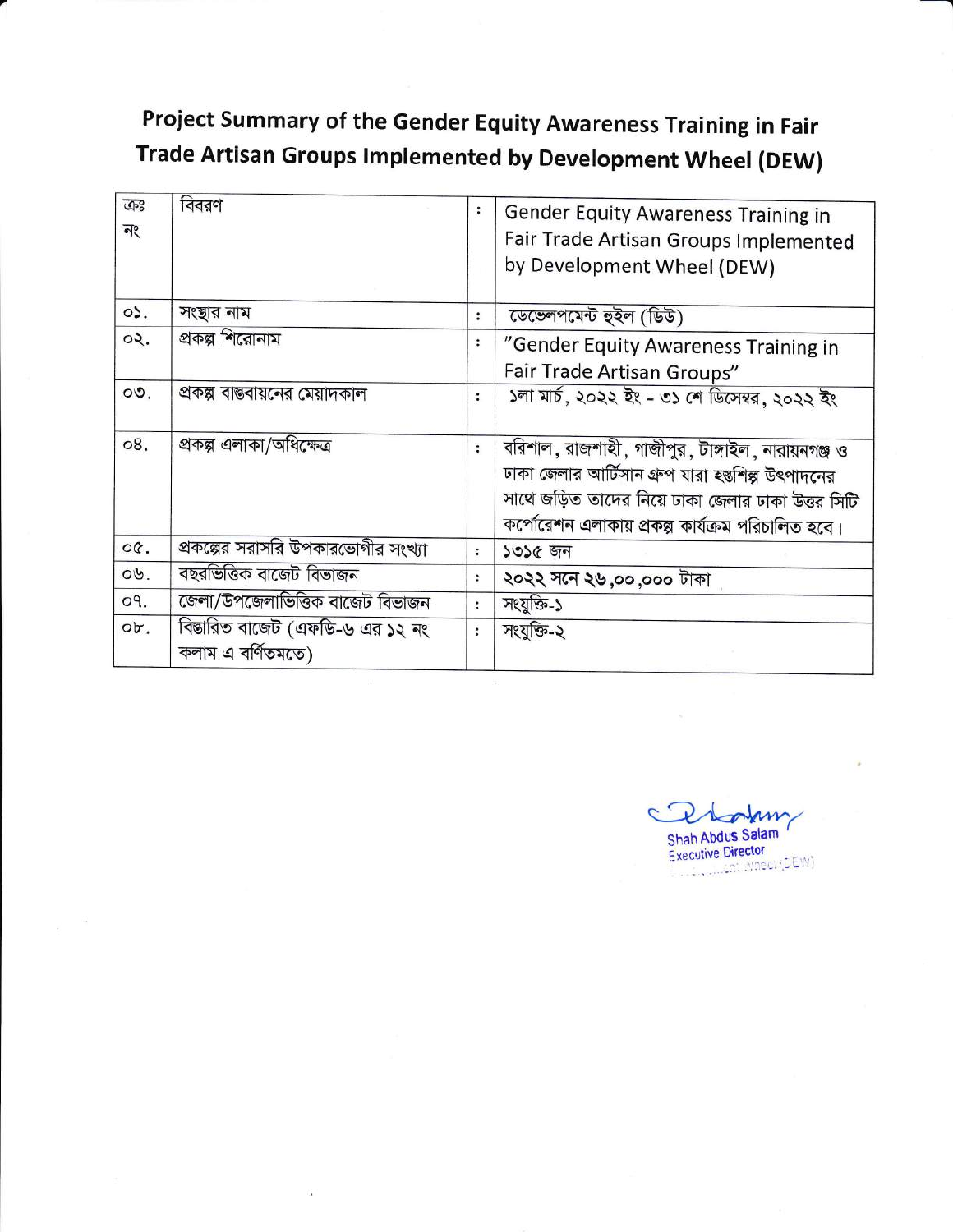| ক্ৰমিক | জেলা | উপজেলা/                         | ইউনিয়ন/    | কৰ্মকান্ত সমূহ                                                                                              | পরিমান/টার্গেট     | বরাদ্দ     | সময়সীমা                     |
|--------|------|---------------------------------|-------------|-------------------------------------------------------------------------------------------------------------|--------------------|------------|------------------------------|
| ন্     |      | থানা                            | ওয়ার্ড     |                                                                                                             |                    |            |                              |
| J      | ঢাকা | ঢাকা উত্তর<br>সিটি<br>কর্পোরেশন | মোহাম্মদপুর | বেইজ লাইন এবং সমাপনী লাইন<br>সার্ভে                                                                         | ২টি                | 00,000,    | মার্চ ২০২২<br>খেকে           |
|        |      |                                 |             | কৰ্মক্ষেত্ৰে লিঙ্গ-ভিত্তিক বৈষম্য<br>কমানোর বিষয়ে ৬ টি ফেয়ার ট্রেড<br>সংছার শীর্ষ ব্যবস্থাপনার সাথে বৈঠক। | ২টি                | २०,०००     | ডিসেম্বর<br>২০২২ এর<br>মধ্যে |
|        |      |                                 |             | কারিগরদের চাহিদা চিহ্নিত করার<br>জন্য মূল্যায়ন কর্মশালা                                                    | ১টি                | 000,000    |                              |
|        |      |                                 |             | প্ৰশিক্ষণ মডিউল তৈরি                                                                                        | ১টি                | 0,00,000   |                              |
|        |      |                                 |             | ১২ জন মিড লেভেল ম্যানেজারদের<br>জন্য ৩দিনের জেন্ডার প্রশিক্ষন                                               | ৩দিন               | 3,00,000   |                              |
|        |      |                                 |             | ২৪ জন সমকক্ষ এডুকেটরদের<br>১দিনের লিডারশীপ ও ৩দিনের                                                         | $8 - \overline{9}$ | 000, 96, 5 |                              |
|        |      |                                 |             | মানবাধিকার এবং জেভার প্রশিক্ষণ                                                                              |                    |            |                              |
|        |      |                                 |             | কারিগরদের অধিকার এবং এজেন্সি<br>সম্পর্কে সচেতনতা বাড়াতে তাদের<br>জন্য সচেতনতা সেশন পরিচালনা                | ১টি                | 8,00,000   |                              |
|        |      |                                 |             | বেইজ লাইন এবং সমাপনী লাইন<br>সার্ভে                                                                         | ২টি                | 8,00,000   |                              |
|        |      |                                 |             | ভিজুয়াল ম্যাটেরিয়াল                                                                                       |                    | 80,000     |                              |
| মোট ঃ  |      |                                 |             |                                                                                                             |                    | 39,00,000  |                              |

## সংযুক্তি-১: জেলা/উপজেলাভিত্তিক বাজেট বিভাজন

C m Shah Abdus Salam<br>Executive Director<br>Development Wheel (DEW)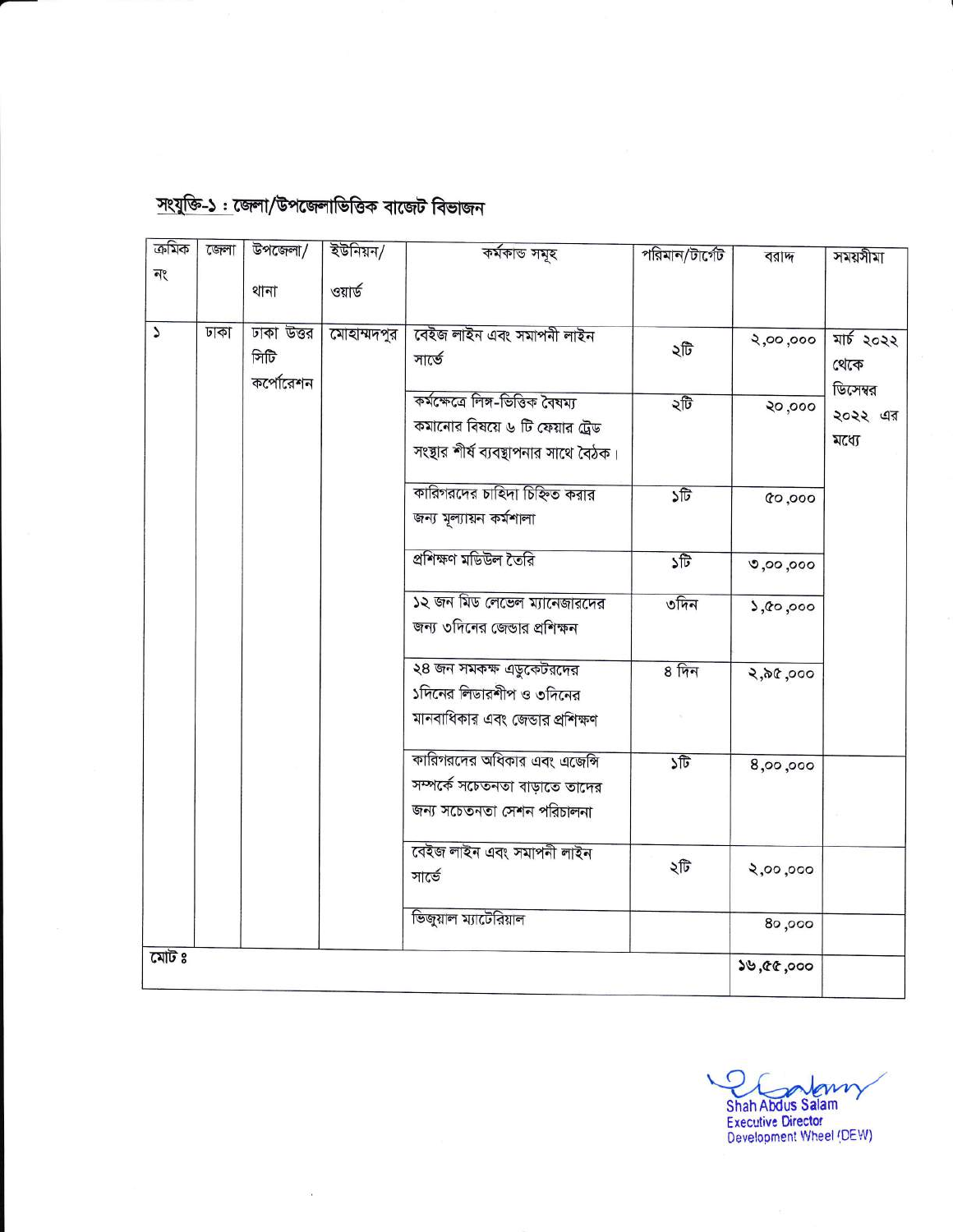| ক্ৰ.নং    | খাত                                                                                                           | পরিমাণ           | একক মূল্য          | প্ৰকল্প বৰ্ষ - ১ | প্ৰকল্প বৰ্ষ                 | প্ৰকল্প বৰ্ষ             | মোট        |
|-----------|---------------------------------------------------------------------------------------------------------------|------------------|--------------------|------------------|------------------------------|--------------------------|------------|
|           | (একক মূল্য বিভাজন ও কার্যক্রম প্রতি<br>জন)                                                                    | (সংখ্যা/<br>বছর) |                    | ২০২২             | $-2$                         | - ৩                      | প্ৰস্তাবিত |
| S         | কমীদের (স্টাফ) বেতন                                                                                           |                  |                    |                  |                              |                          |            |
| 5.5       | প্রকল্প সমন্বয়কারী- ১ জন                                                                                     | ১০ মাস           | 80,000             | 8,00,000         | $\frac{1}{2}$                |                          | 8,00,000   |
| 5.2       | হিসাব রক্ষক (আংশিক)                                                                                           | ১০ মাস           | b,000              | 000,00           | $\qquad \qquad \blacksquare$ | ۰                        | 000,00     |
| 5.0       | প্রকল্প অফিসার- ১ জন                                                                                          | ১০ মাস           | 000,99             | 0.00, 00, 5      | ÷                            | $\overline{\phantom{0}}$ | 2,00,000   |
| $\lambda$ | প্রোগ্রাম খরচ                                                                                                 |                  |                    |                  |                              |                          |            |
|           | উদ্দেশ্য ১ অনুযায়ী                                                                                           |                  |                    |                  |                              |                          |            |
| 2.5       | কর্মক্ষেত্রে লিঙ্গ-ভিত্তিক বৈষম্য কমানোর<br>বিষয়ে ৬ টি ফেয়ার ট্রেড সংষ্থার শীর্ষ<br>ব্যবস্থাপনার সাথে বৈঠক। | ২টি              | 000,000            | २०,०००           |                              |                          | २०,०००     |
| 4.2       | কারিগরদের চাহিদা চিহ্নিত করার জন্য<br>মূল্যায়ন কর্মশালা                                                      | ১টি              | 000,000            | 00,000           |                              |                          | 000,000    |
| ২.৩       | প্ৰশিক্ষণ মডিউল তৈরী                                                                                          | ১টি              | 0,00,00<br>$\circ$ | 0,00,000         |                              |                          | 0,00,000   |
| 8.5       | ১২ জন মিড লেভেল ম্যানেজারদের জন্য<br>৩দিনের জেন্ডার প্রশিক্ষন                                                 | ১টি              | 000,00,0           | 5,00,000         |                              |                          | 0,00,000   |
|           | উদ্দেশ্য ২ অনুযায়ী                                                                                           |                  |                    |                  |                              |                          |            |
| ২.৫       | ২৪ জন সমকক্ষ এডুকেটর চিহ্নিত করন                                                                              | Z                |                    |                  |                              |                          |            |

 $\bar{\omega}$ 

সংযুক্তি-২: বিষ্তারিত বাজেট (এফডি-৬ এর ১২ নং কলাম এ বর্ণিতমতে

Proven

Shah Abdus Salam<br>Executive Director<br>Development Wheel (DEW)